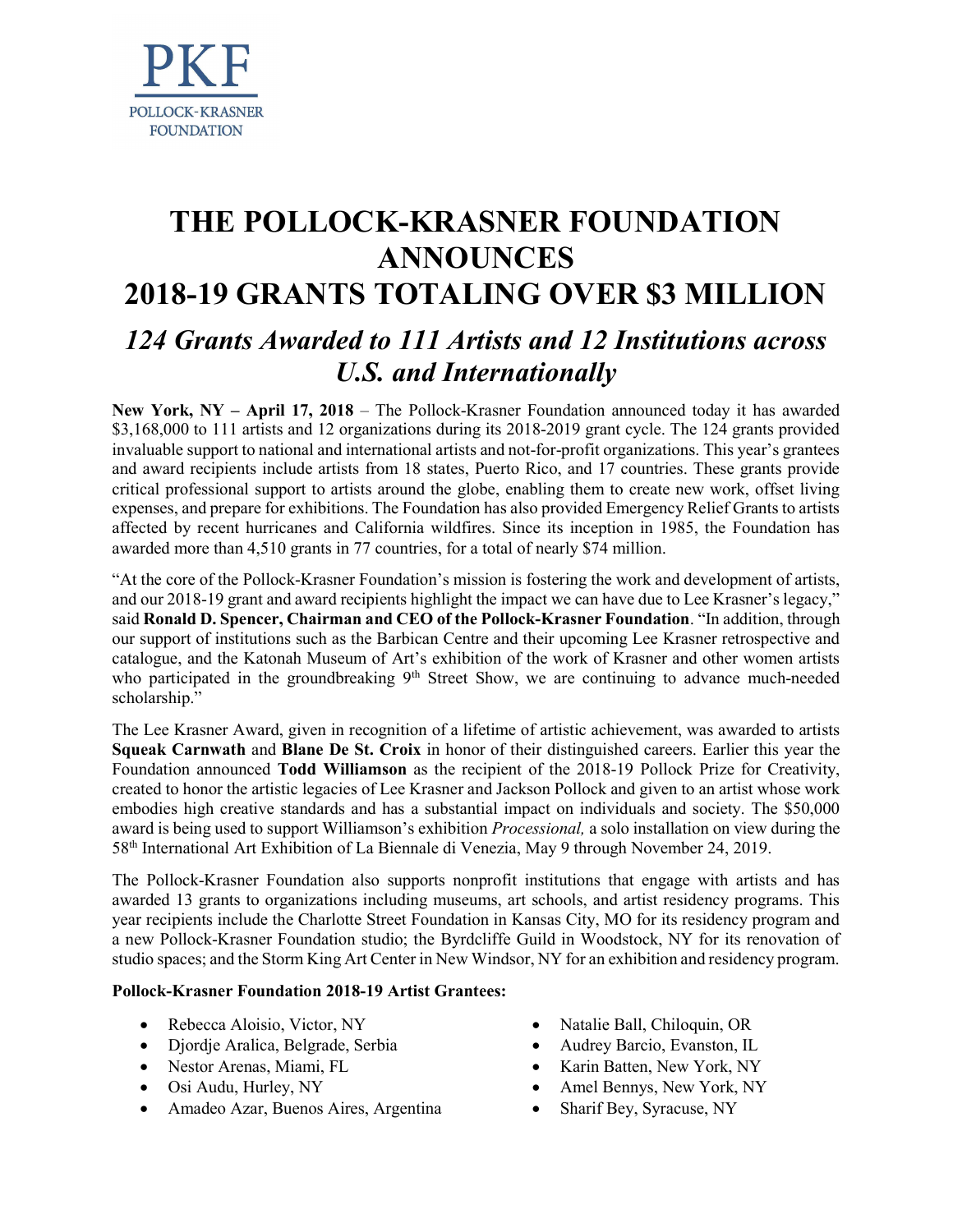- Chris Bogia, Astoria, NY
- Helen Booth, Llandysul, Wales
- Jennifer Boysen,Venture, CA
- Shane Bradford, London, England
- Michael Bramwell, Cary, NC
- Mark Brosseau, Greer, SC
- Robert Buck, New York, NY
- Dora Budor, New York, NY
- Pam Cardwell, New York, NY
- Squeak Carnwath, Oakland, CA
- Juliana Cerqueira Leite, Brooklyn, NY
- Tibi Chelcea, Ames, IA
- Mel Chin, Burnsville, NC
- Eun Joung Cho, South Korea
- Lauren Clay, Brooklyn, NY
- Diana Cooper, Brooklyn, NY
- Christine Corday, Gardiner, NY
- Morgan Craig, Philadelphia, PA
- Cynthia Daignault, Gibson Island, MD
- Blaine De St. Croix, Brooklyn, NY
- Ana H. del Amo, Cáceres, Spain
- John Dempcy, Seattle, WA
- Jasenko Dordevic, Bosnia and Herzegovina
- Sebastijan Dracic, Zagreb, Croatia
- Greg Drasler, New York, NY
- Chris Drury, Laughton Lewes, England
- Jack Early, Brooklyn, NY
- Mitch Epstein, New York, NY
- Bart Exposito, Lamy, NM
- Barbara Fisher, Asheville, NC
- Craig Fisher, New York, NY
- Arpad Forgo, Budapest, Hungary
- Carolina Fusilier, Mexico
- Pio Galbis, Brooklyn, NY
- Joan Gold, Eureka, CA
- Jodie Mim Goodnough, Pawtucket, RI
- Elliott Green, Athens, NY
- David Hardy, Brooklyn, NY
- Clarity Haynes, Brooklyn, NY
- Nolan Hendrickson, Los Angeles, CA
- Virva Hinnemo, East Hampton, NY
- William Holub, Old Lyme, CT
- Eric Holzman, New York, NY
- Judit Horvath Loczi, Budapest, Hungary
- Richard Hughes, Herefordshire, England
- Junichiro Iwase, Richmond, BC, Canada
- Colter Jacobsen, San Francisco, CA
- Marcus Maria Jung, Santa Monica, CA
- Matthew Keegan, Brooklyn, NY
- Nsenga Knight, Houston, TX
- Hiromitsu Kuroo, Brooklyn, NY
- Justen Ladda, New York, NY
- Mokha Laget, Santa Fe, NM
- Luciana Lamothe, Caba, Argentina
- Shane Lavalette, Syracuse, NY
- Harry Leigh, Suffern, NY
- Alfred Leslie, New York, NY
- Mary Little, Los Angeles, CA
- Karen Lofgren, Los Angeles, CA
- Medrie MacPhee, Ridgewood, NY
- Henrietta Mantooth, New York, NY
- Vera Martins, Sao Paulo, Brazil
- Jason Mena, Ciudad Jardin Carolina, PR
- Aleksandra Mir, London, England
- Sabre Moore, Abiquiu, NM
- Amy Myers, Brooklyn, NY
- Jason Needham, Kansas City, KS
- Anna Ostoya, Brooklyn, NY
- Poorvesh Patel, Nizampura Vadodara, India
- Bruce Pearson, Long Island City, NY
- Oren Pinhassi, New York, NY
- Linda Pochesci, Boston, MA
- Don Porcaro, New York, NY
- Celeste Rapone, Chicago, IL
- Ricardo Ribeiro, Sao Paulo, Brazil
- Brie Ruais, Brooklyn, NY
- Veronica Ryan, New York, NY
- Aki Sasamoto, Brooklyn, NY
- David Schafer, Culver City, CA
- Fran Shalom, Jersey City, NJ
- William Stewart, Taos, NM
- Melinda Stickney-Gibson, Mount Tremper, NY
- Pradeep Sukumaran, Thiruvananthapuram, India
- Janos Szasz Saxon, Budapest, Hungary
- Emanuel Torres Perez, Aguas Buenas, PR
- Bernd Trasberger, Berlin, Germany
- Gladys Triana, New York, NY
- Daniel Turner, Brooklyn, NY
- Victoria Idongesit Udondian, Brooklyn, NY
- Hans van Meeuwen, Brooklyn, NY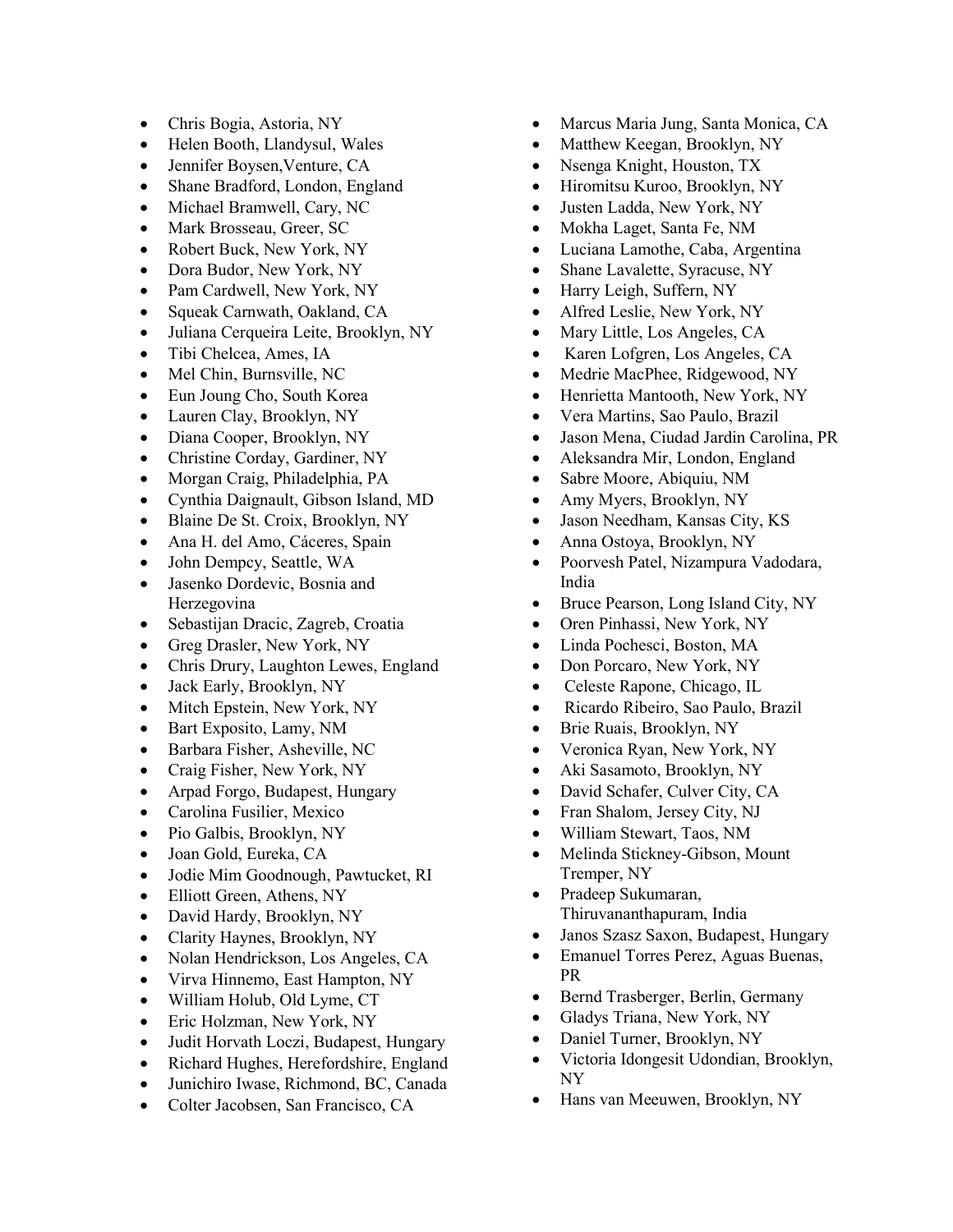- Teresa Viana, Sao Paulo, Brazil
- Ann Weber, San Pedro, CA
- Claudia Weber, Chicago, IL
- Jennifer Williams, Woodside, NY
- Michael Kelly Williams, Amenia, NY
- Todd Williamson, West Hollywood, CA
- Keith Wilson, Ballycastle, Ireland
- Vipin Kumar Yadav, New Delhi, India
- Viola Yesiltac, Brooklyn, NY
- Tomas Zemla, Spacince, Slovakia

## Pollock-Krasner Foundation, 2018-19 Organization Grantees:

- Charlotte Street Foundation, Kansas City, MO; support for its residency program and capital projects
- City Arts, New York, NY; support for artists and upcoming exhibitions
- International Foundation for Art Research, New York, NY; funding for operating expenses and 50th anniversary initiative
- International Studio & Curatorial Program, Brooklyn, NY; residency program funding
- Katonah Museum of Art, Katonah, NY; funding for catalogue accompanying the Sparkling Amazons: Abstract Expressionist Women of the  $9<sup>th</sup>$  Street Show exhibition featuring works by Lee Krasner
- MacDowell Colony, New York, NY; residency programming funding
- New York Foundation for the Arts, Brooklyn, NY; support for The Source, a comprehensive artist resource database
- The Pollock-Krasner House and Study Center, East Hampton, NY; Charles C. Bergman Endowed Fellowship funding
- Storm King Art Center, New Windsor, NY; support for upcoming exhibition and Shandaken Residency
- Vermont Studio Center, Johnson, VT; residency program funding
- Woodstock Byrdcliffe Guild, Woodstock, NY; renovation of studio space

## ORGANIZATION GRANTS COMING TO FRUITION

Recent organization grants include support for the Madison Square Park Conservancy as commissioner of the U.S. Pavilion at the 58th International Art Exhibition La Biennale di Venezia 2019. The Foundation awarded a \$100,000 grant towards Martin Puryear's exhibition, Martin Puryear: Liberty/Martin Puryear: Libertà.

In addition, in London, the Barbican Centre's exhibition Lee Krasner: Living Colour will be on view from May 28 through September 1, 2019, which is the first major European retrospective of the artist's work in over 50 years. The Foundation is a major lender to the exhibition and has provided funding for its accompanying monograph, edited by art historian and Barbican curator Eleanor Nairne and co-published by Thames & Hudson and the Barbican. The Lee Krasner exhibition will travel to the Schirn Kunsthalle, Frankfurt October 11, 2019 through January 12, 2020; Zentrum Paul Klee Bern, February 7 through May 10, 2020; and Guggenheim Bilbao, May 29 through September 6, 2020.

### ABOUT POLLOCK-KRASNER FOUNDATION

The Pollock-Krasner Foundation was established in 1985 through the generosity of Lee Krasner, a leading abstraction expressionist painter and spouse of Jackson Pollock. Based in New York and operating internationally, the Foundation's grants enable artists to advance their practice. Recipients of Pollock-Krasner grants have noted the generous and critical impact of this funding in allowing concentrated time to work in the studio and prepare for exhibitions.

To provide additional support to its grantees, the Foundation maintains an up to date and comprehensive Grantee Image Collection representing the work of artists who have received grants since 1985. For more information, including guidelines for grant applications, visit the Foundation's website: www.pkf.org.